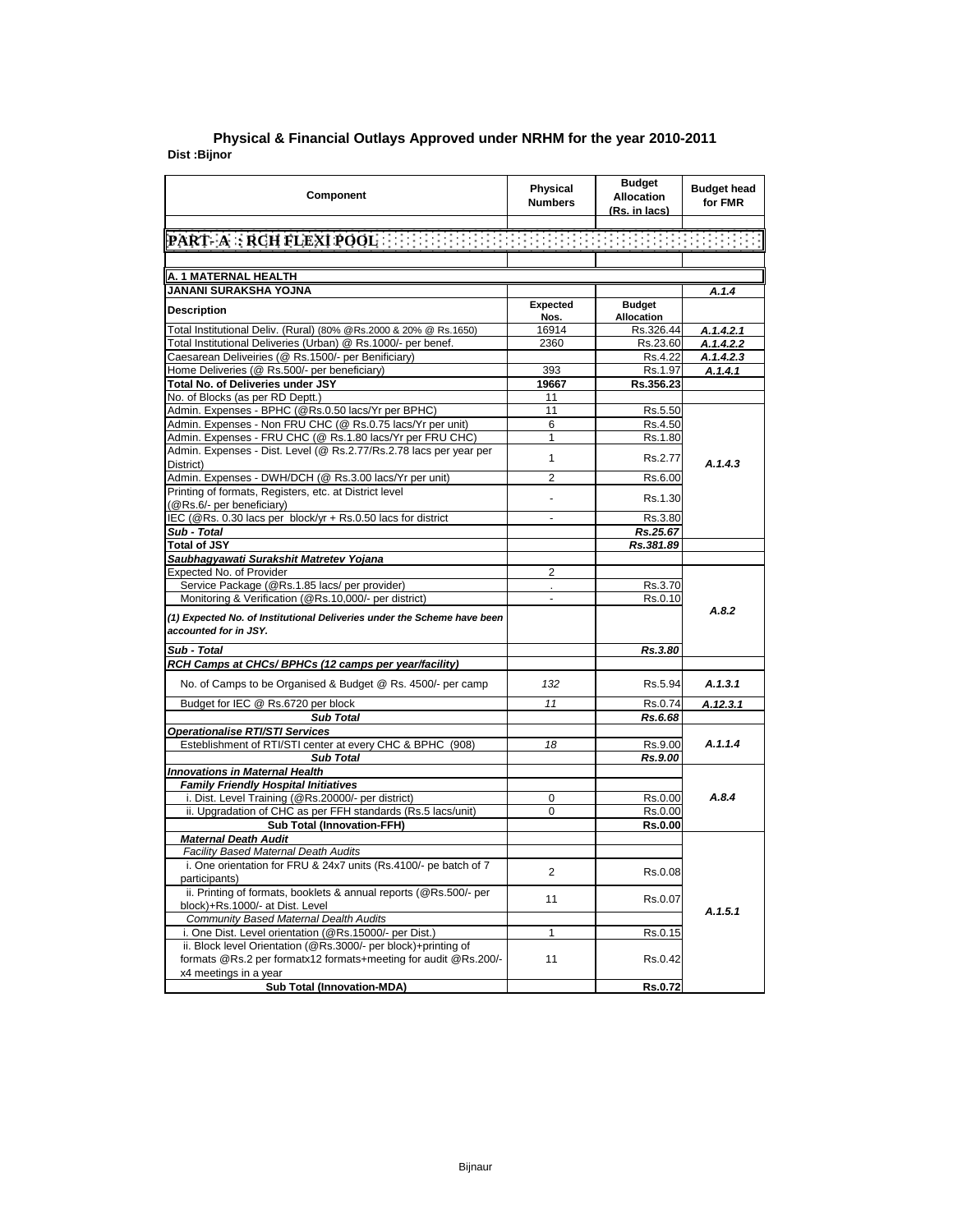| Component                                                                             | <b>Physical</b><br><b>Numbers</b> | <b>Budget</b><br><b>Allocation</b><br>(Rs. in lacs) | <b>Budget head</b><br>for FMR |
|---------------------------------------------------------------------------------------|-----------------------------------|-----------------------------------------------------|-------------------------------|
| <b>Pregnant Women &amp; Child Tracking</b>                                            |                                   |                                                     |                               |
| i. Orientation Workshop                                                               |                                   |                                                     |                               |
| (a) At Dist. Level                                                                    | 1                                 | Rs.0.24                                             | A.10.3                        |
| (b) At Block Level @ Rs.6500/- block                                                  | 11                                | Rs.0.72                                             |                               |
| ii. Printing of formats (730 format/block @Rs.2 per format)                           | 8030                              | Rs.0.16                                             |                               |
| Sub Total (Innovation-Preg. Women & child tracking)                                   |                                   | Rs.1.12                                             |                               |
| <b>Strengthening of Sub Centers Accridited under JSY</b>                              |                                   |                                                     |                               |
| Dissemination meeting in the District @ Rs 5000/-                                     | 1                                 | Rs.0.05                                             |                               |
| Upgradation of Sub Centre in Dist (From State Level)                                  | 108                               | Rs.0.00                                             | A.1.1.5                       |
| Sub Total (Innovation-S.C. Accridited under JSY))                                     |                                   | <b>Rs.0.05</b>                                      |                               |
| Sub Total (Innovation in Maternal Health)                                             |                                   | Rs.1.89                                             |                               |
| Sub-Total (Maternal Health)                                                           |                                   | Rs.403.26                                           |                               |
| A.2 CHILD HEALTH                                                                      |                                   |                                                     |                               |
| Comprehensive Child Survival Programme (CCSP)                                         |                                   |                                                     |                               |
| CCSP Training - FBNC (in 1st & 2nd phase districts only)                              |                                   |                                                     |                               |
| Training Site - District Women Hospital                                               |                                   |                                                     |                               |
| Expected No. of Participants                                                          | 48                                |                                                     |                               |
| No. of Batches to be Organised and Budget @ Rs.12,000 per Batch                       | 8                                 | Rs.0.96                                             | A.11.5.2                      |
| No. of Batches to be Supervised and Budget @ Rs.3,200 per Batch                       | 2                                 | Rs.0.06                                             |                               |
| Sub - Total                                                                           |                                   | Rs.1.024                                            |                               |
| Training at Medical College under CCSP Prog                                           |                                   |                                                     |                               |
| Support staff to Medical Collage                                                      |                                   | Rs.0.00                                             | A.11.5.2                      |
| Physicians training/F-IMNCI                                                           |                                   | Rs.0.00                                             |                               |
| <b>Sub Total</b>                                                                      |                                   | Rs.0.000                                            |                               |
| <b>CCSP Training - NSSK (in 3rd phase districts only)</b>                             |                                   |                                                     |                               |
| Training Site - District Women Hospital                                               |                                   |                                                     |                               |
| Expected No. of Participants                                                          |                                   |                                                     |                               |
| No. of Batches to be Organised and Budget @ Rs.38,500 per Batch                       | 0                                 | Rs.0.00                                             | A.11.5.5                      |
| No. of Batches to be Supervised and Budget @ Rs.3,500 per Batch                       | 0                                 | Rs.0.00                                             |                               |
| Sub - Total                                                                           |                                   | Rs.0.00                                             |                               |
| CCSP Training of ASHAs, ANMs, LHVs - (1st & 2nd Phase                                 |                                   |                                                     |                               |
| Districts)                                                                            |                                   |                                                     |                               |
| Expected No. of Participants (approx. 24 per batch)                                   | 900                               |                                                     |                               |
| No. of Batches to be Organised and Budget @ Rs.1,65,000 per Batch                     | 36                                | Rs.59.40                                            | A.11.5.1                      |
| No. of Batches of ToT and Budget @ Rs.2,39,000 per Batch                              | 1                                 | Rs.2.39                                             |                               |
| Sub - Total                                                                           |                                   | Rs.61.79                                            |                               |
|                                                                                       |                                   |                                                     |                               |
| CCSP Training of ASHAs, ANMs, LHVs - (3rd Phase Districts)                            |                                   |                                                     |                               |
| Expected No. of Participants (approx. 24 per batch)                                   | 0                                 |                                                     |                               |
| No. of Batches to be Organised and Budget @ Rs.1,65,000 per Batch                     | 0                                 | Rs.0.00                                             | A.11.5.1                      |
| No. of Batches of ToT and Budget @ Rs.2,39,000 per Batch                              | 0                                 | Rs.0.00                                             |                               |
| Sub - Total                                                                           |                                   | Rs.0.000                                            |                               |
| <b>CCSP Training of Supervisors (in 1st &amp; 2nd phase districts</b><br>onlv)        |                                   |                                                     |                               |
| No. of Batches (16 participants) to be Organised and Budget @<br>Rs.24,500 per Batch  | 8                                 | Rs.1.960                                            | A.11.5.1                      |
| No. of Batches to be Supervised and Budget for Observer Visit @<br>Rs.3,200 per Batch | $\overline{2}$                    | Rs.0.06                                             |                               |
| Sub - Total                                                                           |                                   | Rs.2.024                                            |                               |
| <b>Site Stregthening</b>                                                              |                                   |                                                     |                               |
| Strengthening of FBNC/NSSK Site (@ Rs.30,000/- per site)                              | 1                                 | Rs.0.30                                             |                               |
| Strengthening of CCSP Training Site (@ Rs.2,33,500/- per site)                        | 1                                 | Rs.2.34                                             | A.11.5.1                      |
| <b>Sub Total</b>                                                                      |                                   | Rs.2.64                                             |                               |
| Establishment, Operationalisation & Construction of SNCU                              |                                   |                                                     |                               |
| Establishment and Operating Exp. Of old SNCU in 7 Dist. @Rs.25<br>lacs                | 0                                 | Rs.0.0                                              | A.2.2                         |
| Construction of of new SNCU in 5 Dist. (@Rs.30 lacs)                                  | 0                                 | Rs.0.0                                              | A.9.2.2                       |
| Sub - Total                                                                           |                                   | Rs.0.0                                              |                               |
| Infant death audit ( Aligarh & Banda only)                                            |                                   |                                                     |                               |
| No. of blocks in the district                                                         | 0                                 | Rs.0.0                                              | A.2.8                         |
| Sub - Total                                                                           |                                   | Rs.0.00                                             |                               |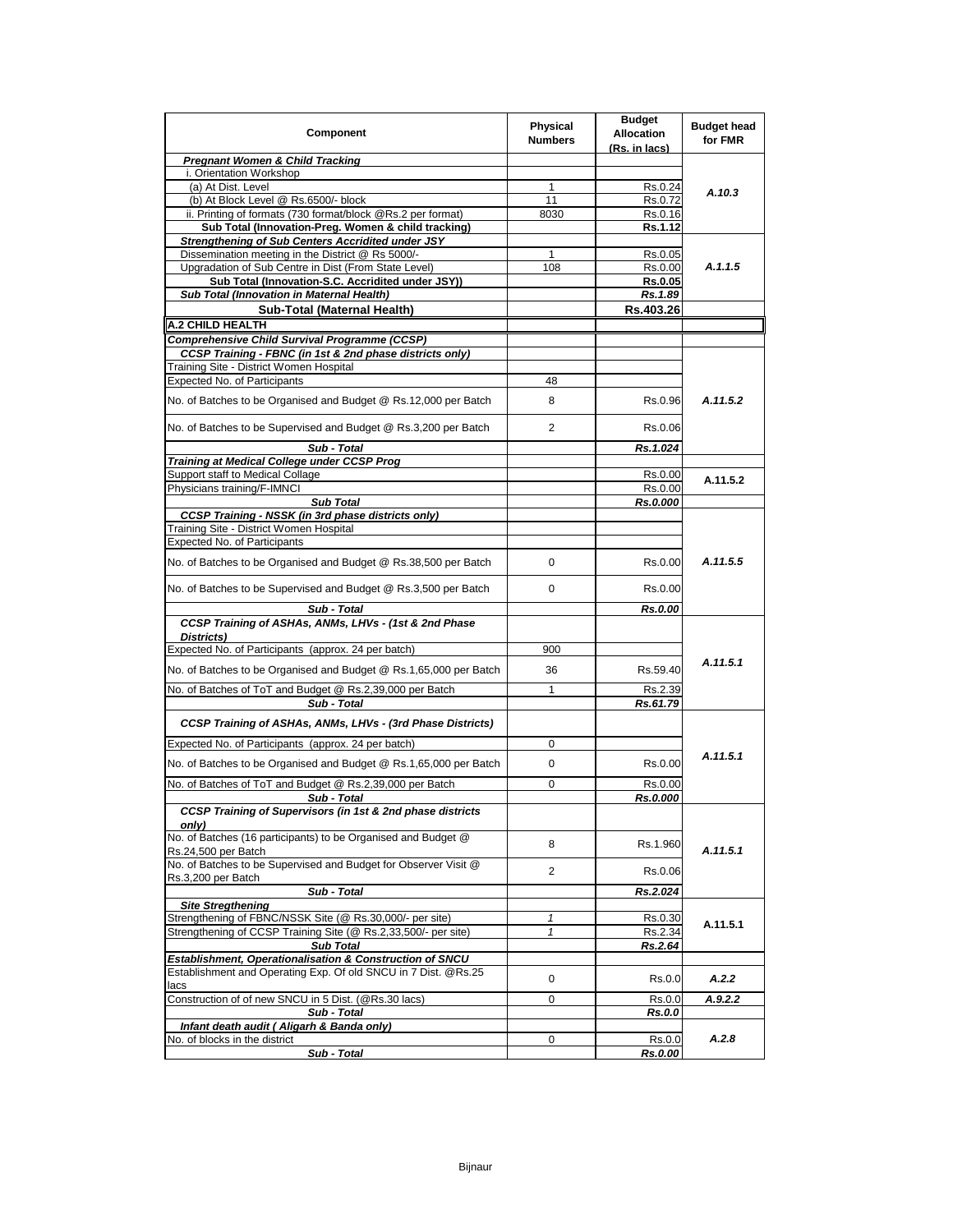| Component                                                                                     | Physical<br><b>Numbers</b> | <b>Budget</b><br><b>Allocation</b><br>(Rs. in lacs) | <b>Budget head</b><br>for FMR |
|-----------------------------------------------------------------------------------------------|----------------------------|-----------------------------------------------------|-------------------------------|
| Infant & Young Child feeding (IYCF)                                                           |                            |                                                     |                               |
| Mass Awareness Campaign during World Breastfeeding Week                                       | 1                          | Rs.0.50                                             | A.2.5                         |
| Sub - Total                                                                                   |                            | <b>Rs.0.50</b>                                      |                               |
| Supportive Supervision through Reputed Institutions (for 1st &                                |                            |                                                     |                               |
| 2nd pase districts only)                                                                      |                            |                                                     |                               |
| One Supervisor per block @ Rs.5,000/- p.m. for 12 months                                      | 0                          | Rs.0.0                                              |                               |
| Mobility for supervisors @ Rs.3,000/- p.m. for 12 months                                      | 0                          | Rs.0.0                                              |                               |
| Institutional support @ Rs.5,000/- p.m. for 12 months                                         | 0                          | Rs.0.0                                              |                               |
| Sub - Total                                                                                   |                            | Rs.0.00                                             |                               |
| Sub-Total (CCSP)                                                                              |                            | Rs.67.97                                            |                               |
| Implementation of Bal Swasthya Poshan Mah (BSPM)                                              |                            |                                                     |                               |
| Joint Meetings of Health & ICDS - 2 Planning Meetings at District                             | 1 Dist.                    | Rs.0.10                                             |                               |
| Level in a year @ Rs. 5000/- per meeting for 2 Rounds                                         |                            |                                                     |                               |
| Joint planning meeting of health and ICDS at Block level Rs. 2000 per                         | 11 Blocks                  | Rs.0.44                                             |                               |
| meeting for 2 rounds                                                                          |                            |                                                     |                               |
| Joint Orientation of ASHAs & ANMs (@Rs. 25/- per participant) for 2<br>Rounds                 | 3214 ANM and<br>AWW        | Rs.1.61                                             | A.2.7                         |
| Printing of Guidelines, Reporting & Monitoring Formats (@ Rs.2,000/- per                      | 11 Blocks                  | Rs.0.44                                             |                               |
| block/round) for 2 rounds<br>Dissemination meeting at District level Rs. 5000 per meeting per |                            |                                                     |                               |
| District for 2 Rounds                                                                         | 1 Dist.                    | Rs.0.10                                             |                               |
| Sub - Total                                                                                   |                            | Rs.2.69                                             |                               |
| <b>School Health Programme</b>                                                                |                            |                                                     |                               |
| Total No. of Blocks in the district                                                           | 11                         |                                                     |                               |
| No. of Schools to be covered (60 Schools per block)                                           | 660                        |                                                     |                               |
| <b>District Sensitization workshop</b>                                                        | $\mathbf{1}$               | Rs. 0.15                                            |                               |
| Contingencies for printing of Health Card, etc. (@Rs.500/- per school)                        | 660                        | Rs. 3.30                                            |                               |
|                                                                                               |                            |                                                     |                               |
| Budget for Mobility (@Rs.300 per visit x 1 visit)                                             | 660                        | Rs. 1.98                                            |                               |
| Sub Total (Prog. Implementation)                                                              |                            | Rs. 5.43                                            |                               |
| Traning program for 40 schools per block (where                                               | 440                        |                                                     |                               |
| program is already running)                                                                   |                            |                                                     |                               |
| Training of District Trainers- Honorarium to district traininer @ Rs. 350<br>*2days           | 3                          | Rs. 0.02                                            |                               |
| Honorarium to traininees from block@ Rs. 400 *2days per block                                 | 33                         | Rs. 0.26                                            | A.2.4                         |
| Training of Block Trainers - Honorarium to block resource persons @                           |                            |                                                     |                               |
| Rs. 300 *2days*2 batches per block                                                            | 33                         | Rs. 0.40                                            |                               |
| Honararium to Teachers @ Rs. 250*2 teachers per school *2 days                                | 880                        | Rs. 4.40                                            |                               |
| <b>Sub Total (Training)</b>                                                                   |                            | Rs. 5.08                                            |                               |
| For training program unspent balance is available at the district                             |                            | Rs. 3.23                                            |                               |
| <b>Actual Allocation for training</b>                                                         |                            | Rs. 1.85                                            |                               |
| Weighing scale, Ht./Wt Charts, Measuring tape etc. @ Rs1000 per                               |                            |                                                     |                               |
| school x 20 new schools/block                                                                 | 220                        | Rs. 0.00                                            |                               |
| Procurement of IFA tablets (30 mg tablets) for all schools                                    | 9900000                    | Rs. 0.00                                            |                               |
| Procurement of deworming tablets for all schools                                              | 198000                     | Rs. 0.00                                            |                               |
| <b>Sub Total (Procurement)</b>                                                                |                            | Rs. 0.00                                            |                               |
| Total (School Health)                                                                         |                            | Rs. 7.28                                            |                               |
| Sub-Total (Child Health)                                                                      |                            | Rs.77.94                                            |                               |
| A3. Family Planning                                                                           |                            |                                                     |                               |
| <b>Terminal/Limiting Methods</b>                                                              |                            |                                                     | A.3.1                         |
| Dissemination of manuals on sterilization standards & quality                                 |                            |                                                     |                               |
| assurance of sterilization services                                                           | $\mathbf{1}$               | Rs. 0.40                                            | A.3.1.1                       |
| NSV Camps in Districts (6 camps/dist. @ Rs.35,000/- per camp)                                 | 6                          | Rs. 2.10                                            | A.3.1.3                       |
| Compensation for Female Sterilization                                                         | 3732                       | Rs. 37.32                                           | A.3.1.4                       |
| <b>Compensation for Male Sterilization</b>                                                    | 30                         | Rs. 0.45                                            | A.3.1.5                       |
| Accrediation of private providers of sterilization services                                   |                            |                                                     |                               |
| <b>Female Sterilization</b>                                                                   |                            | Rs. 0.25                                            | A.3.1.6                       |
| Male Sterilization (NSV)                                                                      |                            | Rs. 0.05                                            |                               |
| <b>Spacing Methods</b>                                                                        |                            |                                                     | A.3.2                         |
| IUD services at health facilities/compensation                                                | 55249                      | Rs. 11.05                                           | A.3.2.2                       |
| Accrediation of private providers of IUD services<br>Family Welfare Counsellor@9000 per month |                            | Rs. 0.03<br>Rs. 3.24                                | A.3.2.3                       |
| <b>Sub Total</b>                                                                              | 3                          | Rs. 54.89                                           | A.9.1.5                       |
|                                                                                               |                            |                                                     |                               |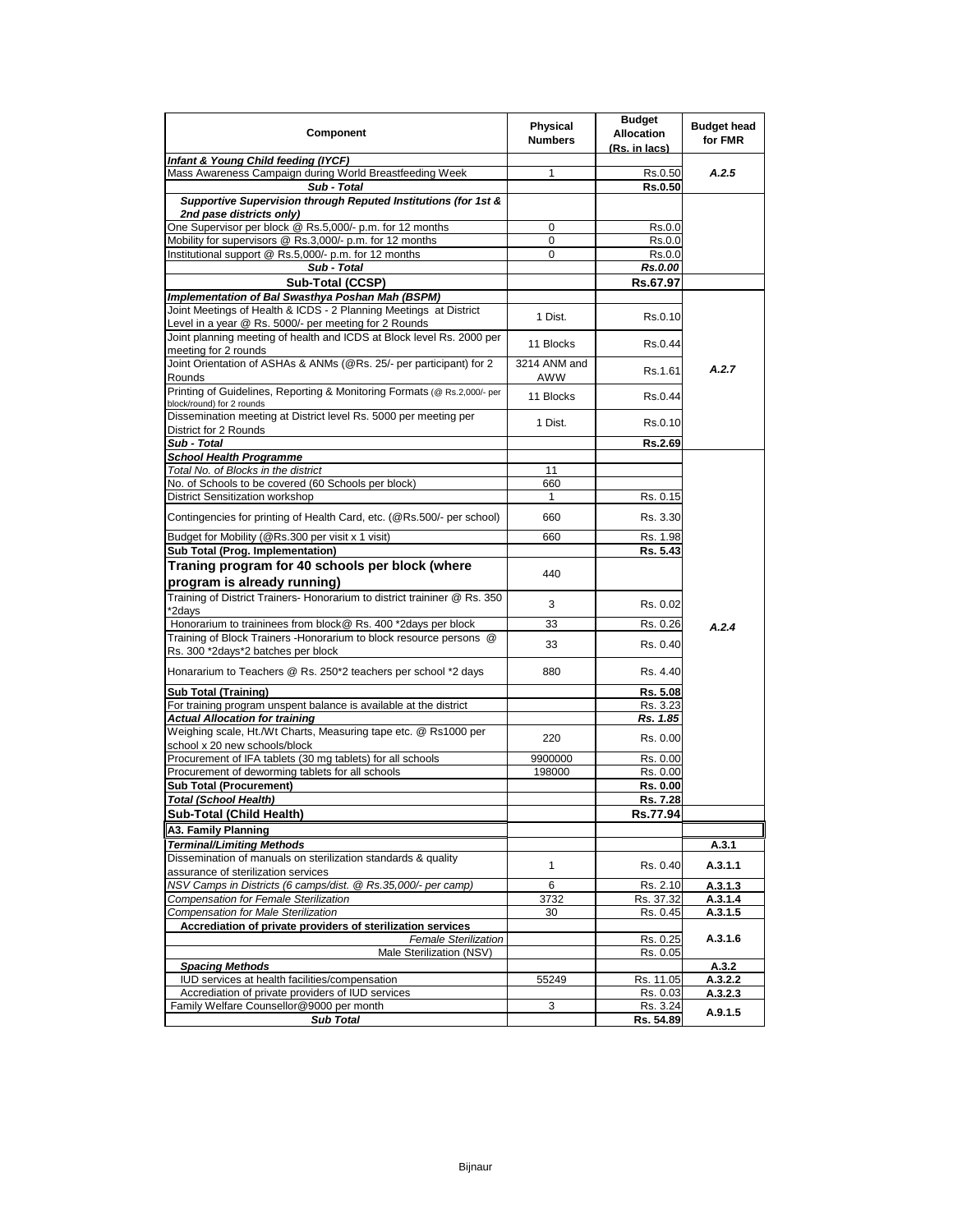| Component                                                                                                                                                                     | <b>Physical</b><br><b>Numbers</b> | <b>Budget</b><br><b>Allocation</b><br>(Rs. in lacs) | <b>Budget head</b><br>for FMR |
|-------------------------------------------------------------------------------------------------------------------------------------------------------------------------------|-----------------------------------|-----------------------------------------------------|-------------------------------|
| <b>PCPNDT and Sex-Ratio</b>                                                                                                                                                   |                                   |                                                     |                               |
| Visit of District Inspection & Monitoring Committee                                                                                                                           | 10                                | Rs. 0.10                                            | A.8.1                         |
| Sensitization Workshop at District level                                                                                                                                      | 1                                 | Rs. 0.40                                            |                               |
| Organising Competions at Inter/Degree Colleges                                                                                                                                | 3                                 | Rs. 0.10                                            |                               |
| Orientation of members of Dist advisory committee at Division                                                                                                                 |                                   | Rs. 0.00                                            |                               |
| <b>IEC Activities &amp; Conigency</b>                                                                                                                                         |                                   |                                                     |                               |
| <b>IEC Activities</b>                                                                                                                                                         |                                   | Rs. 0.50                                            |                               |
| Contigency                                                                                                                                                                    |                                   | Rs. 0.05                                            | A.12.4                        |
| TA/DA to Dist. level Staff for attending workshop, training, meetings                                                                                                         |                                   | Rs. 0.20                                            |                               |
| <b>Sub Total</b>                                                                                                                                                              |                                   | Rs. 1.35                                            |                               |
| <b>Sub-Total (Family Planning)</b>                                                                                                                                            |                                   | Rs.56.24                                            |                               |
| <b>A.4 ARSH</b>                                                                                                                                                               |                                   |                                                     |                               |
| Saloni Scheme                                                                                                                                                                 |                                   |                                                     |                               |
| No. of Blocks in District                                                                                                                                                     | 11                                |                                                     |                               |
| No. of Schools to be covered (10 Schools per block)                                                                                                                           | 110                               |                                                     | A.4.1                         |
| No. of Benificiaries (150 per school)                                                                                                                                         | 16500                             |                                                     |                               |
| Sensitization Workshop at District level                                                                                                                                      | 1                                 | Rs. 0.15                                            |                               |
| Budget for Visit of Medical Team (@Rs.300/- per visit x 2 visits per                                                                                                          |                                   |                                                     |                               |
| school)                                                                                                                                                                       | 220                               | Rs. 0.66                                            | A.4.2                         |
| Budget for Preparing Saloni Sabha (Rs.300/- p.m. per school x 10<br>months)                                                                                                   | 1100                              | Rs. 3.30                                            |                               |
| Procurement of IFA tablets (100 mg tablets) for all schools                                                                                                                   | 792000                            | Rs.0.00                                             |                               |
| Procurement of deworming tablets for all schools 2 tab/Benf.                                                                                                                  | 33000                             | Rs.0.00                                             | A.13.2.5                      |
| Sub-Total (Adolescent Health)                                                                                                                                                 |                                   | Rs.4.11                                             |                               |
| A.5 Urban RCH                                                                                                                                                                 |                                   |                                                     |                               |
|                                                                                                                                                                               |                                   |                                                     |                               |
| Urban RCH plan /activities                                                                                                                                                    | 1                                 |                                                     |                               |
| <b>Building</b><br>Manpower(1Doctor @ 24000/month,1Staff Nurse@ 15000/month,2                                                                                                 |                                   | 0.84                                                |                               |
| ANMs@9000/month,2 Security guards @ 4000/month,1 Ayah                                                                                                                         | 1                                 | 8.52                                                |                               |
| 4000/month,& 1 Sweeper 2000/month                                                                                                                                             |                                   |                                                     |                               |
| <b>Other Expenses</b>                                                                                                                                                         | $\mathbf{1}$                      | 0.41                                                | A.5.1                         |
| IEC                                                                                                                                                                           |                                   |                                                     |                               |
|                                                                                                                                                                               | $\mathbf{1}$                      | 0.1                                                 |                               |
| <b>Subtotal</b>                                                                                                                                                               |                                   | 9.87                                                |                               |
| The cost of Drugs(Rs 10,000/month/Health post) and consumables(Rs 3,000/month/Health Post) for Urban<br>RCH amounting to Rs 1.56 Lacs would be met from the Mission Flexipool |                                   |                                                     |                               |
| <b>A9. INFRASTRUCTURE &amp; HR</b>                                                                                                                                            |                                   |                                                     |                               |
| <b>Contractual Staff &amp; Services</b>                                                                                                                                       |                                   |                                                     |                               |
| <b>Position</b>                                                                                                                                                               | No.                               | <b>Budget</b>                                       |                               |
| Contractual ANM (@Rs.9000/- pm)                                                                                                                                               | 35                                | Rs. 37.80                                           | A.9.1.1                       |
| Staff Nurse in the district (@Rs.15000/- pm)                                                                                                                                  | 30                                | Rs. 54.00                                           | A.9.1.3                       |
| MBBS (Male/Female) @ Rs.30000/- pm                                                                                                                                            | 11                                | Rs. 39.60                                           |                               |
| Specialist at On Call basis for CHC (@ Rs.1000/- per visit) No. of calls                                                                                                      |                                   |                                                     |                               |
| for 6 moths                                                                                                                                                                   | 40                                | Rs. 0.40                                            |                               |
| Specialist at On Call basis for Dist. Hospital (Male)/DCH(@ Rs.1000/-                                                                                                         |                                   |                                                     |                               |
| per visit)                                                                                                                                                                    | 80                                | Rs. 0.80                                            | A.9.1.4                       |
| Specialist at Dist. Hospital (Male)/DCH(@ Rs.40000/- pm for                                                                                                                   |                                   |                                                     |                               |
| MS/MD/MDS & @Rs.35000/- for Diploma holders)                                                                                                                                  | 2                                 | Rs. 8.40                                            |                               |
|                                                                                                                                                                               |                                   |                                                     |                               |
| Specialist at DWH/DCH (@ Rs.40000/- pm for MS/MD/MDS &                                                                                                                        |                                   | Rs. 8.40                                            |                               |
| @Rs.35000/- for Diploma holders)/MBBS(LMO if already on contract)                                                                                                             | 2                                 |                                                     |                               |
| Paramedical staff/LT for CHC (@ Rs.9000/- pm)                                                                                                                                 | $\overline{7}$                    | Rs. 7.56                                            |                               |
| Paramedical staff for DH/DWH/DCH (@ Rs.9000/- pm)                                                                                                                             | 2                                 | Rs. 2.16                                            | A.9.1.5                       |
| Data Assistant ( @ Rs.8000/- pm)                                                                                                                                              | $\overline{2}$                    | Rs. 1.92                                            |                               |
| <b>Sub-Total (Human Resources)</b>                                                                                                                                            |                                   | Rs.161.04                                           |                               |
| A.10. INSTITUTIONAL STRENGTHENING                                                                                                                                             |                                   |                                                     |                               |
|                                                                                                                                                                               |                                   |                                                     |                               |
| Logistics Management/Improvement                                                                                                                                              |                                   |                                                     |                               |
| <b>Stregthening of Logistic Management</b>                                                                                                                                    |                                   |                                                     |                               |
| Divisional logistic management                                                                                                                                                | 0                                 | Rs. 0.00                                            |                               |
| <b>Transportation of Logistic</b>                                                                                                                                             |                                   |                                                     | A.10.2                        |
| Divisional level @ Rs 50000/-                                                                                                                                                 | 0                                 | Rs. 0.00                                            |                               |
| District level @ Rs 30000/-                                                                                                                                                   | $\mathbf{1}$                      | Rs. 0.30                                            |                               |
| Block level @ Rs 12000/-                                                                                                                                                      | 11                                | Rs. 1.32                                            |                               |
| <b>Sub-Total (Logistics Strengthening)</b>                                                                                                                                    |                                   | <b>Rs.1.62</b>                                      |                               |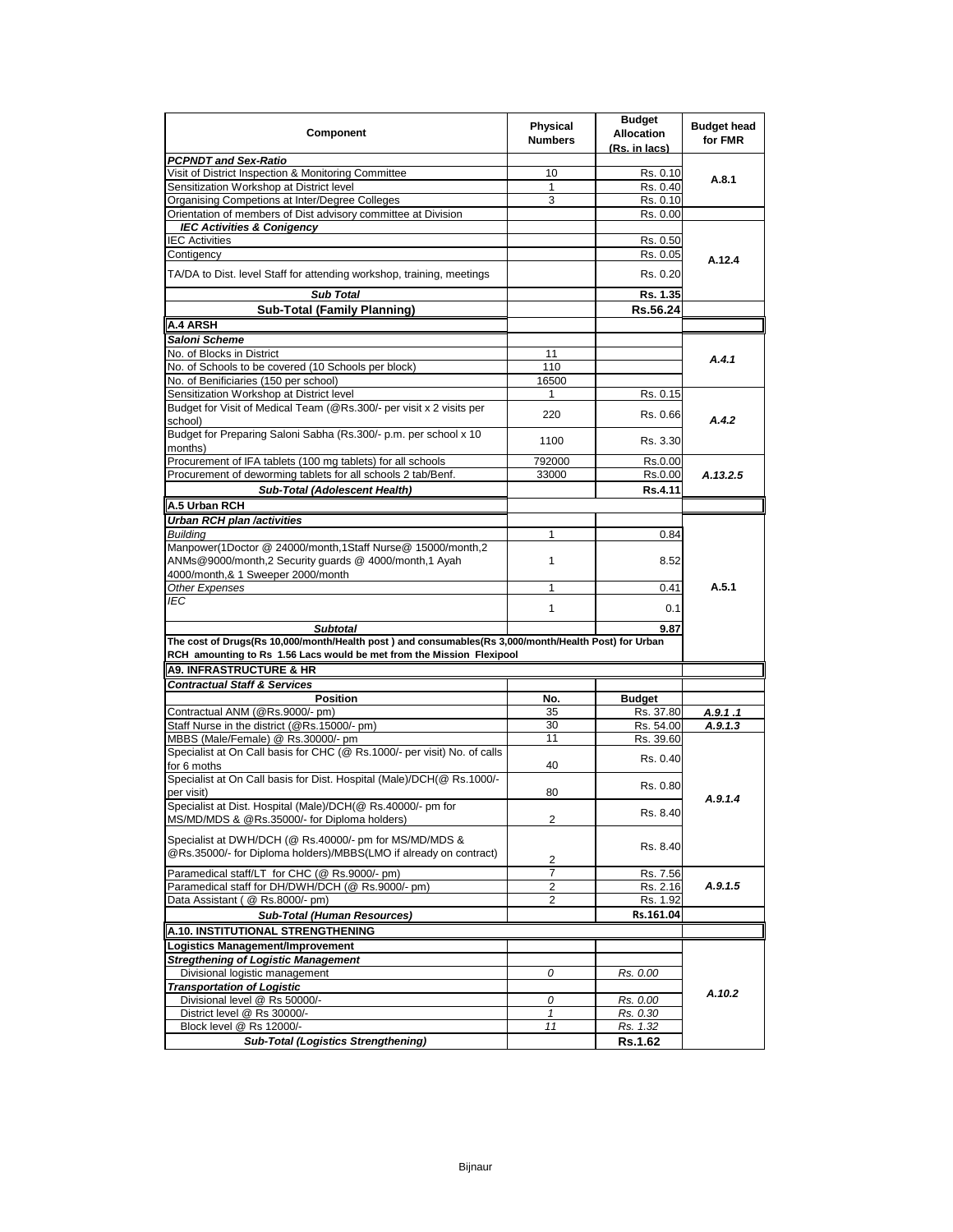| <b>Component</b>                                      | Physical<br><b>Numbers</b> | <b>Budget</b><br><b>Allocation</b><br>(Rs. in lacs) | <b>Budget head</b><br>for FMR |
|-------------------------------------------------------|----------------------------|-----------------------------------------------------|-------------------------------|
| <b>Rent for Sub-Centres</b>                           |                            |                                                     |                               |
| No. of SCs in Rented Bldgs & Budget @ Rs. 250/- p.m.  | 177                        | Rs.5.31                                             | A.10.4                        |
| <b>Sub-Total (Sub Center Rent)</b>                    |                            | Rs.5.31                                             |                               |
| <b>A.11 TRAINING</b>                                  |                            |                                                     |                               |
| <b>Training- Skill Birth Attendant</b>                |                            |                                                     |                               |
| <b>Training at DWH/Combined Hosp</b>                  |                            |                                                     |                               |
| Target at DWH                                         | 24                         |                                                     |                               |
| No. of Particpants per batch                          | 4                          |                                                     |                               |
| No. of Batches                                        | 6                          | Rs.6.63                                             |                               |
| New Site Stregthening at DWH                          | ÷,                         |                                                     |                               |
| Existing site stregthening                            |                            | Rs.0.40                                             |                               |
| Sub-Total (DWH-SBA)                                   |                            | Rs.7.03                                             |                               |
| Training at FRU/24X7                                  |                            |                                                     | A.11.3.1                      |
| Name of the selected Training Site FRU/24X7           | Dhampur                    |                                                     |                               |
| Target at FRU/24X7                                    | 16                         |                                                     |                               |
| No. of Particpants per batch                          | 4                          |                                                     |                               |
| No. of Batches                                        | 4                          | Rs.4.42                                             |                               |
| New Site Stregthening at FRU                          |                            | Rs.0.15                                             |                               |
| Existing site stregthening                            |                            | Rs.0.40                                             |                               |
| Sub-Total (FRU-SBA)                                   |                            | <b>Rs.4.97</b>                                      |                               |
| Sub-Total(SBA Training)                               |                            | Rs.11.99                                            |                               |
| <b>A.14 PROGRAM MANAGEMENT</b>                        |                            |                                                     |                               |
| Personal & Other Expense of Dist. PMU (Rs.94500/- pm) | 1                          | Rs.11.34                                            | A.14.2                        |
| Operational Cost (Rs. 60000/- pm)                     | 1                          | Rs.7.20                                             | A.14.4                        |
| Sub-Total (Program Management)                        |                            | Rs.18.54                                            |                               |
| <b>Total for RCH Flexipool (Part A)</b>               |                            | Rs.749.93                                           |                               |

| Part B - Mission Flexipools - All Accounts and Accounts<br>Component        | Physical<br><b>Numbers</b> | <b>Budget</b><br><b>Allocation</b><br>(Rs. in lacs) | <b>Budget head</b><br>for FMR |
|-----------------------------------------------------------------------------|----------------------------|-----------------------------------------------------|-------------------------------|
| <b>ASHA Scheme:-</b>                                                        |                            |                                                     | <b>B.1</b>                    |
| Periodic Training for ASHAs                                                 |                            |                                                     | B.1.1                         |
| <b>ASHA Support System</b>                                                  |                            |                                                     |                               |
| Replenishment of ASHA Kits & Budget (@ Rs. 500/- per kit*2 for 95%<br>ASHA) | 2132                       | Rs.0.00                                             | B.1.2                         |
| Incentive to ASHAs (Average Rs.500/- p.m. for 85% ASHAs)                    | 1907                       | Rs.114.42                                           | B.1.3                         |
| Award to ASHA (Rs.5000/- for 1 ASHA in each block)                          | 11                         | Rs.0.55                                             |                               |
| Annual ASHA Sammelan (Rs.250/- per ASHA for 60% ASHAs)                      | 1346                       | Rs.3.37                                             | B.1.1                         |
| Mobility to ASHAs (Rs.30/- per ASHA for 95% ASHAs)                          | 2132                       | Rs.7.68                                             |                               |
| Block level ASHA Payment Register (Rs.100/-per Register)                    | 11                         | Rs.0.01                                             | B.18.3.2                      |
| Printing of Voucher Booklet for ASHA (Rs.25/-per Booklet)                   | 2244                       | Rs.0.56                                             |                               |
| Budget ASHA Mentoring Group (Rs.10,000/- per District)                      | <b>Qarterly Meeting</b>    | Rs.0.10                                             | B.1.1                         |
| Sub-Total (ASHA Scheme):-                                                   |                            | Rs.126.68                                           |                               |
| <b>Untied Grant to Facilities</b>                                           |                            |                                                     | B.2                           |
| No. of CHCs & Budget @ Rs.0.50 lacs per facility                            | $\overline{7}$             | Rs.3.50                                             | B.2.1                         |
| No. of BPHCs & Budget @ Rs.0.50 lacs per facility                           | 11                         | Rs.5.50                                             | B.2.2                         |
| No. of APHCs & Budget @ Rs.0.25 lacs per facility                           | 45                         | Rs.11.25                                            | B.2.2                         |
| No. of Sub Centres & Budget @ Rs.0.10 lacs per facility                     | 343                        | Rs.34.30                                            | B.2.3                         |
| No.of VHSCs                                                                 | 959                        | Rs.0.00                                             | B.2.4                         |
| No.of Revenue Villages & Budget @Rs.0.10 lacs per R.Village                 | 2144                       | Rs.214.40                                           |                               |
| <b>Sub-Total (Untied Grants)</b>                                            |                            | Rs.268.95                                           |                               |
| <b>Annual Maintenance Grant to Facilities</b>                               |                            |                                                     | B.4                           |
| No. of CHCs & Budget @ Rs.1.0 lacs per facility                             | $\overline{7}$             | Rs.7.00                                             | B.4.1                         |
| No. of BPHCs & Budget @ Rs.1.0 lacs per facility                            | 11                         | Rs.11.00                                            | B.4.2                         |
| No. of APHCs & Budget @ Rs.0.50 lacs per facility                           | 14                         | Rs.7.00                                             |                               |
| No. of Sub Centres & Budget @ Rs.0.10 lacs per facility                     | 160                        | Rs.16.00                                            | B.4.3                         |
| Sub-Total (Annual Maintenance Grants)                                       |                            | Rs.41.00                                            |                               |
| <b>Funds to Rogi Kalyan Samitis</b>                                         |                            |                                                     | <b>B.6</b>                    |
| No. of District Hospitals & Funds @ Rs.5.0 lacs per facility                | $\overline{2}$             | Rs.10.00                                            | B.6.1                         |
| No. of CHCs & Funds @ Rs.1.0 lacs per facility                              | $\overline{7}$             | Rs.7.00                                             | B.6.2                         |
| No. of BPHCs & Funds @ Rs.1.0 lacs per facility                             | 11                         | Rs.11.00                                            | B.6.3                         |
| No. of APHCs & Funds @ Rs.1.00 lacs per facility                            | 45                         | Rs.45.00                                            | B.6.4                         |
| <b>Sub-Total (Funds for RKS)</b>                                            |                            | Rs.73.00                                            |                               |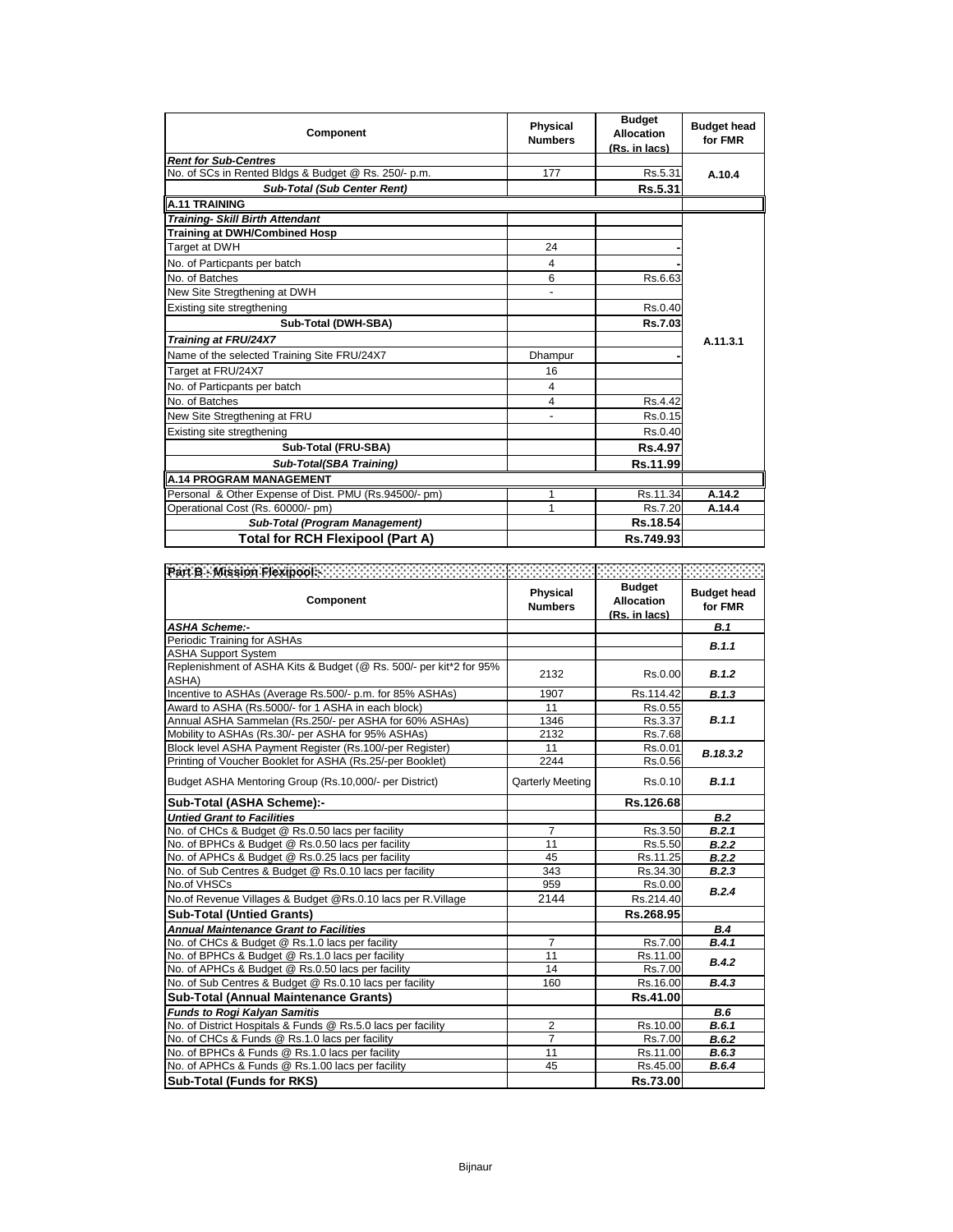| Component                                                                                                         | Physical<br><b>Numbers</b> | <b>Budget</b><br><b>Allocation</b><br>(Rs. in lacs) | <b>Budget head</b><br>for FMR |
|-------------------------------------------------------------------------------------------------------------------|----------------------------|-----------------------------------------------------|-------------------------------|
| <b>Operationalisation of District Drug Warehouses</b>                                                             |                            |                                                     |                               |
| Contractual Staff (@Rs.2.94 lacs/yr)                                                                              | 0                          | Rs.0.00                                             | <b>B.21</b>                   |
| Contingency Expenses (@Rs.2.0 lacs/yr)                                                                            | 0                          | Rs.0.00                                             |                               |
| Sub-Total (Ope. of District Drug Warehouses)                                                                      |                            | <b>Rs.0.00</b>                                      |                               |
| <b>Mobility Support to DWH &amp; District Combined Hospital</b>                                                   |                            |                                                     | B.27.8                        |
| Mobility Support to DWH/DCH @Rs.18000/- Per month.                                                                | 2                          | Rs.4.32                                             |                               |
| Sub-Total (Funds for Mobility Support to DWH & DCH)                                                               |                            | <b>Rs.4.32</b>                                      |                               |
| Mobility Support for Monitoring & Supervision.                                                                    |                            |                                                     |                               |
| Mobility Support to District Community Mobilizer (@Rs.800/-per day X<br>8 days/month)                             | 1                          | Rs.0.77                                             |                               |
| Mobility Support to District Account Manager (@Rs.800/-per day X 6<br>days/month)                                 | 1                          | Rs.0.58                                             | B.18.3.2                      |
| Mobility Support to District Programme Manager (@Rs.800/-per day X<br>8 days/month)                               |                            | Rs.0.00                                             |                               |
| Sub-Total(Mobility Support for Monit. & Supervision)                                                              |                            | Rs.1.34                                             |                               |
| <b>Supervision of ANM/ASHAs</b>                                                                                   |                            |                                                     | B.18.3.2                      |
| Vehicle for Mobility @Rs.18000/-month/block                                                                       | 11                         | Rs.23.76                                            |                               |
| Sub-Total (Supervision of ANM/ASHAs)                                                                              |                            | Rs.23.76                                            |                               |
| <b>Vehicle Support for Specialist</b>                                                                             |                            |                                                     | <b>B.27.8</b>                 |
| One Vehicle for 5 block level facility (@Rs.18000/-month)                                                         | 2                          | Rs.4.32                                             |                               |
| <b>Sub-Total (Vehicle Support for Specialist)</b>                                                                 |                            | <b>Rs.4.32</b>                                      |                               |
| <b>Diesel for Generator for District Hospitals</b>                                                                |                            |                                                     | <b>B.28</b>                   |
| Diesel Support for generator (@Rs.1 lac per month)                                                                | 2                          | Rs.24.00                                            |                               |
| Sub-Total (Diesel Support for District Hospital)                                                                  |                            | Rs.24.00                                            |                               |
| Diesel Support for Generator in Fully Functional CHC.                                                             |                            |                                                     |                               |
| Diesel Support for Fully functional CHC (@Rs.35000/-per month)                                                    | 7                          | Rs.29.40                                            | <b>B.28</b>                   |
| Diesel Support for CHC functional in BPHC building (@Rs.13500/-per<br>month)                                      | 11                         | Rs.17.82                                            |                               |
| Sub-Total (Diesel Support for fully functional CHCs)                                                              |                            | Rs.47.22                                            |                               |
| Saas Bahu Sammelans (1 each at District)                                                                          |                            |                                                     | B.7.1                         |
| No. of Sammellans & Budget (@Rs. 1.50 lac. Per District)                                                          | 1                          | Rs.1.50                                             |                               |
| Sub-Total (Saas Bahu Sammelan)                                                                                    |                            | Rs.1.50                                             |                               |
| Tehsil level Pradhan Sammelan                                                                                     |                            |                                                     | B.8.2                         |
| No. of Sammelans & Budget (@Rs.40,000 per Sammelan)                                                               | 5                          | Rs.2.00                                             |                               |
| Sub-Total (Tehsil level Pradhan Sammelan)                                                                         |                            | Rs.2.00                                             |                               |
| Organization of Swasthya Mela                                                                                     |                            |                                                     |                               |
| Organization of S.Mela @Rs.20000/- Mela/Month at each block.                                                      | 11                         | Rs.26.40                                            | <b>B.10.1</b>                 |
| Sub-Total (Swasthya Mela)                                                                                         |                            | Rs.26.40                                            |                               |
| <b>Concurrent Audit</b>                                                                                           |                            |                                                     | <b>B.27.5</b>                 |
| Budget @ Rs. 4000/- per month for 12 months                                                                       |                            | Rs.0.48                                             |                               |
| <b>Sub-Total (Concurrent Audit)</b>                                                                               |                            | <b>Rs.0.48</b>                                      |                               |
| <b>Health Management Information System (HMIS):-</b>                                                              |                            |                                                     |                               |
| Hiring of Vehicle for District HMIS Nodal Officer (@Rs.800/- Visit)                                               | 4                          | Rs.0.38                                             |                               |
| Mobility Support for Block HMIS Nodal Officer (@Rs.600/-month)                                                    | 11                         | Rs.0.79                                             | <b>B.21</b>                   |
| Internet Connectivity @Rs.400/- per month/computer<br>Consumables & Stationary for Computer, printer (Rs.400/-per | 13<br>13                   | Rs.0.62<br>Rs.0.62                                  |                               |
| month/facility)                                                                                                   |                            |                                                     |                               |
| Sub-Total (HMIS)                                                                                                  |                            | Rs.2.42                                             |                               |
| <b>Programme Management:-</b>                                                                                     |                            |                                                     |                               |
| <b>Expenses at Additional Director level:-</b>                                                                    |                            |                                                     |                               |
| Mobility @Rs.2500/-per District per Month.                                                                        | 0                          | Rs.0.00                                             | <b>B.27.6</b>                 |
| Contingency Expenses @Rs.5000/- month.                                                                            | 0                          | Rs.0.00                                             |                               |
| Sub-Total (Exp.at Addl.Director level)-                                                                           |                            | <b>Rs.0.00</b>                                      |                               |
| Operational Cost for Block Project Management Unit                                                                |                            |                                                     |                               |
| Honoraria to Block Data Assistant @Rs.8000/-Per Month                                                             | 11                         | Rs.10.56                                            | B.27.1                        |
| Communication support to Block Program Manager @Rs.500/-P.M.                                                      | 11                         | Rs.0.66                                             |                               |
| Sub-Total (Operational Cost for BPMU)                                                                             |                            | Rs.11.22                                            |                               |
| <b>Provision of Contractual Staff (AYUSH)</b>                                                                     |                            |                                                     |                               |
| <b>Position</b>                                                                                                   | No.                        | <b>Budget</b>                                       |                               |
| ISM Lady Doctors (@ Rs.24,000/- per month)                                                                        | 13                         | <b>Rc 78 48</b>                                     | <b>R</b> 14 A                 |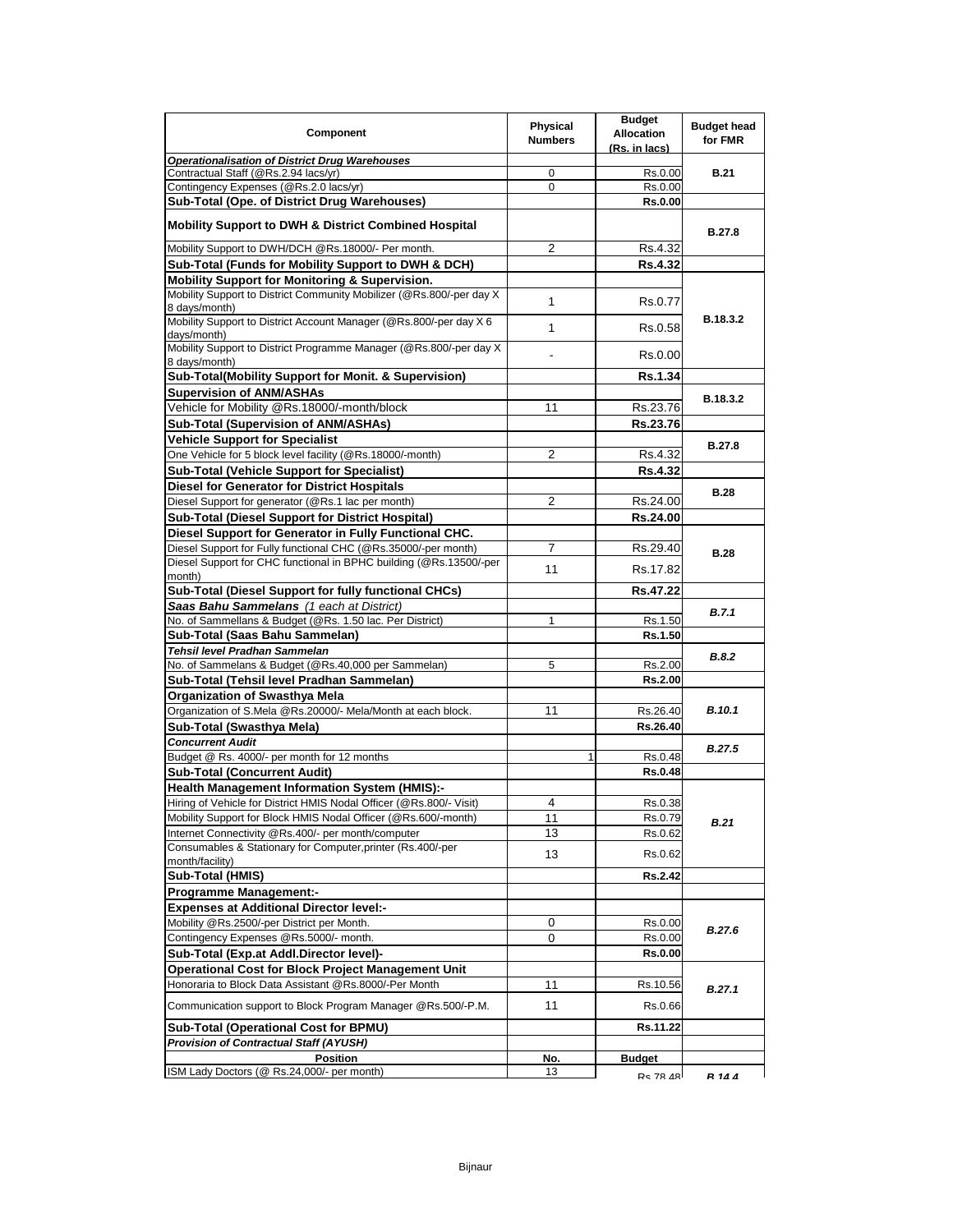| Component                                                                                                                                                                                                                                                                                     | <b>Physical</b><br><b>Numbers</b> | <b>Budget</b><br><b>Allocation</b><br>(Rs. in lacs) | <b>Budget head</b><br>for FMR |
|-----------------------------------------------------------------------------------------------------------------------------------------------------------------------------------------------------------------------------------------------------------------------------------------------|-----------------------------------|-----------------------------------------------------|-------------------------------|
| AYUSH Doctors (@ Rs.24,000/- per month)                                                                                                                                                                                                                                                       | 23                                |                                                     | D. 17.7                       |
| AYUSH Pharmacists (@ Rs.9,000/- per month)                                                                                                                                                                                                                                                    | 16                                | Rs.14.13                                            | B.14.1                        |
| Sub-Total (Contractual Staff - AYUSH)                                                                                                                                                                                                                                                         |                                   | Rs.92.61                                            |                               |
| Integrated Skill Refresher Training for ANM & LHV.                                                                                                                                                                                                                                            |                                   |                                                     |                               |
| Total Work load for the year                                                                                                                                                                                                                                                                  | 128                               |                                                     | B.16.3.1                      |
| Total no. of Proposed Batches & Budget @Rs.165950/- per batch.                                                                                                                                                                                                                                | 8                                 | Rs.13.28                                            |                               |
| Sub-Total (Integrated skill training for ANM/LHV)                                                                                                                                                                                                                                             |                                   | Rs.13.28                                            |                               |
| Infrastructure & Manpower for UIP                                                                                                                                                                                                                                                             |                                   |                                                     |                               |
| Mobile Workshop at Regional Depot @Rs.4 Lac.                                                                                                                                                                                                                                                  | $\Omega$                          | Rs.0.00                                             |                               |
| Renovation & Electrification of WIC/WIE                                                                                                                                                                                                                                                       | 0                                 | Rs.0.00                                             |                               |
| Expansion of Cold Chain Store at Regional/Divisional Depo                                                                                                                                                                                                                                     | 0                                 | Rs.0.00                                             | B.26.5                        |
| Expansion of Cold Chain Workshop @Rs.50000/-year/District.                                                                                                                                                                                                                                    | 1                                 | Rs.0.50                                             |                               |
| Mobility Support to Block (1 Vehicle @Rs.800/-per block for 6 days in<br>a month for 12 months)                                                                                                                                                                                               | 11                                | Rs.6.34                                             |                               |
| IVRS System for Tracking of Beneficiaries.                                                                                                                                                                                                                                                    |                                   | Rs.29.21                                            | B.18.3.2                      |
| Sub - Total (Infrasturcture & Manpower for UIP)                                                                                                                                                                                                                                               |                                   | Rs.36.05                                            |                               |
|                                                                                                                                                                                                                                                                                               |                                   |                                                     |                               |
| Total for Mission Flexipool (Part B) $\frac{1}{2}$ , $\frac{1}{2}$ , $\frac{1}{2}$ , $\frac{1}{2}$ , $\frac{1}{2}$ , $\frac{1}{2}$ , $\frac{1}{2}$ , $\frac{1}{2}$ , $\frac{1}{2}$ , $\frac{1}{2}$ , $\frac{1}{2}$ , $\frac{1}{2}$ , $\frac{1}{2}$ , $\frac{1}{2}$ , $\frac{1}{2}$ , $\frac{$ |                                   |                                                     |                               |

| SI. | Component                                                                                                                                                                                                                                                                          | <b>Physical</b><br><b>Numbers</b> | <b>Budget</b><br><b>Allocation</b><br>(Rs. in lacs) |
|-----|------------------------------------------------------------------------------------------------------------------------------------------------------------------------------------------------------------------------------------------------------------------------------------|-----------------------------------|-----------------------------------------------------|
|     | Routine Immunization (Part C) [11]                                                                                                                                                                                                                                                 |                                   |                                                     |
|     | Total Number of Immunization Sessions to be organized in the District                                                                                                                                                                                                              | 26916<br>Sessions/Year            |                                                     |
|     | Mobility support for supervision: Supervisory visits by district level<br>officers for monitoring and supervision of RI @ Rs 50000 /District for<br>district level officers (this includes POL and maintenance) per year                                                           | 1                                 | Rs.0.50                                             |
|     | Alternate Vaccine delivery @ Rs 50/- sessionx 3 months(April-June10)<br>+2 Vehicles /Blocks for 8 days /month for 9 months (July10-March 11)                                                                                                                                       | 26916<br>Sessions/Year            | Rs.13.46                                            |
|     | Focus on Urban slum & underserved areasHiring an ANM @<br>Rs.300/session for four sessions/month/slum of 10000 population and<br>Rs.200/- per month as contingency per slum of i.e. total expense of<br>Rs. 1400/- per month per slum of 10000 population                          | 0                                 | Rs.0.00                                             |
|     | Mobilization of children by ASHA /RI Mobilizer @ Rs 150/- per session                                                                                                                                                                                                              | 26916<br>Sessions/Year            | Rs.40.37                                            |
|     | Support for Computer Assistant for RI reporting (with annual increment<br>of 10% wef from 2010-11Districts @ Rs 8000- 10,000 p.m                                                                                                                                                   | 1                                 | Rs.1.06                                             |
|     | Printing and dissemination of tally sheets, monitoring forms, etc. @<br>Rs 1 /beneficiary                                                                                                                                                                                          | 124434<br><b>Benefiaceries</b>    | Rs.1.24                                             |
|     | Quarterly Review & feedback meeting exclusive for RI at district level<br>with one Block MOIC, ICDS CDPO and other stakeholders<br>stakeholders @ Rs 100/- per participant for meeting expenses (lunch,<br>organizational expenses)                                                | 33                                | Rs.0.13                                             |
|     | Quarterly Review Meetings at Block level Quarterly Review &<br>feedback meeting for exclusive for RI at Block level @Rs 50/-ppas<br>honorarium for ASHA (travel)and Rs 25 /-person at the disposal of<br>MOIC for meeting expenses (refreshments, stationary and Misc<br>expences) | 2622                              | Rs.3.52                                             |
|     | District level orientation training for 2 days of ANM, Multipurpose Health<br>worker @ Rs67300/batch with 20 participants in each batch                                                                                                                                            | 13Batch                           | Rs.8.75                                             |
|     | One day cold chain handelers training for block level cold chain<br>12 handlers @ Rs. 26,000 per batch and Rs. 3000 for obsever nominated<br>by State level                                                                                                                        | 1Batch                            | Rs.0.29                                             |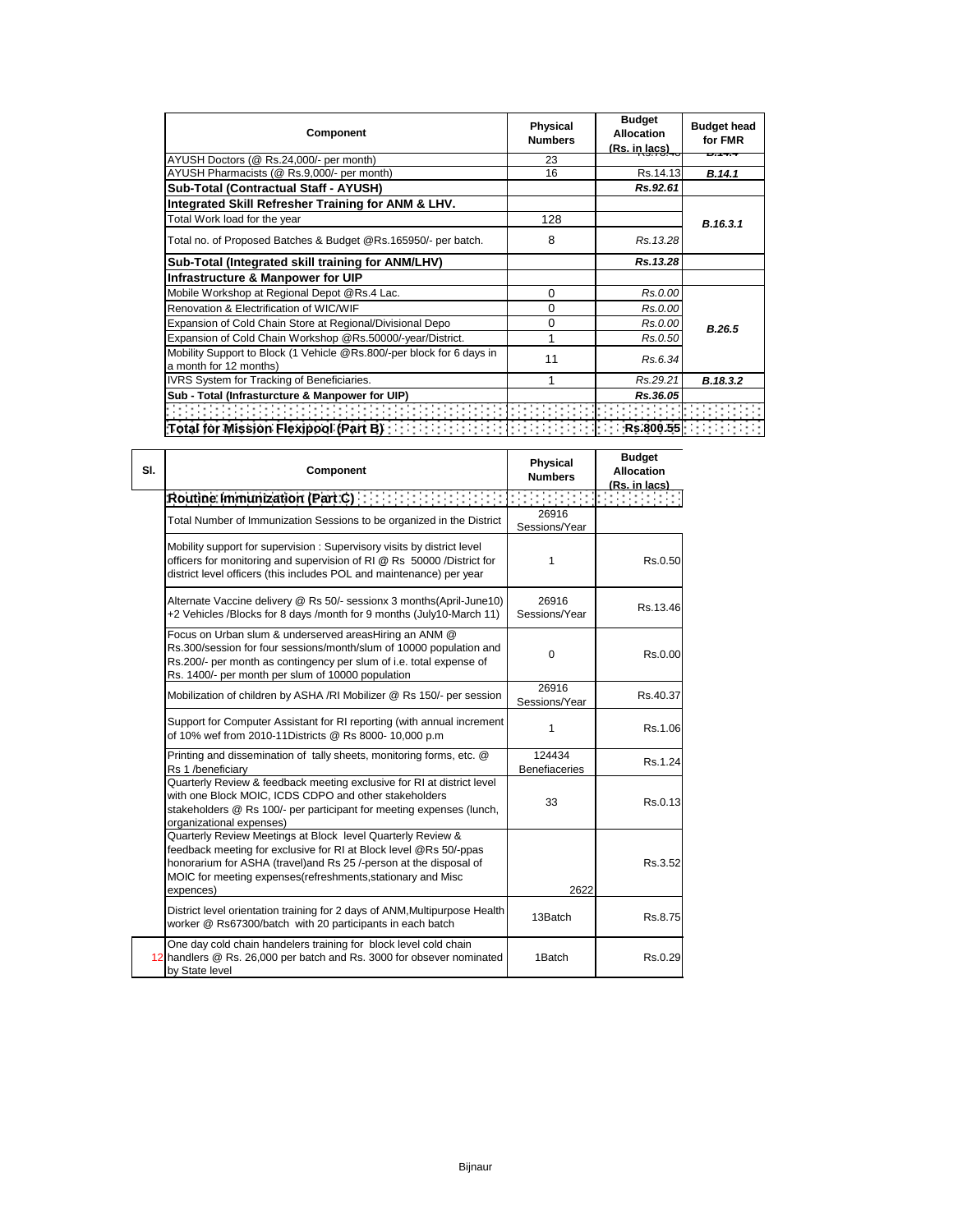| Component                                                                                                                                                                         | <b>Physical</b><br><b>Numbers</b> | <b>Budget</b><br><b>Allocation</b><br>(Rs. in lacs) | <b>Budget head</b><br>for FMR |
|-----------------------------------------------------------------------------------------------------------------------------------------------------------------------------------|-----------------------------------|-----------------------------------------------------|-------------------------------|
| One day Training of block level data handlers by DIO and District Cold<br>chain Officer to train about the reporting formats of Immunization and<br>NRHM Rs 300/Participant/Block | 11                                | Rs.0.03                                             |                               |
| Microplanning at SC levelRs 100/- per subcentre (meeting at block<br>level, logistic)                                                                                             | 343                               | Rs.0.34                                             |                               |
| Microplanning at Block & District levelFor consolidation of microplan<br>at PHC/CHC level @ Rs 1000/- block & at district level @ Rs 2000/-<br>per district                       | 1District & 11<br><b>Block</b>    | Rs.0.13                                             |                               |
| Consumables for computer including provision for internet access for<br>RIMSRs 400/- Month / Districts                                                                            | 1                                 | Rs.0.05                                             |                               |
| Red/Black Plastic bags etc, 2 bags per session @ Rs. 2/Bag                                                                                                                        | 26916<br>Sessions/Year            | Rs.1.30                                             |                               |
| Purchase of Bleach/Hypochlorite solution for cold chain points                                                                                                                    | 13 Vaccine<br>storage points      | Rs.0.07                                             |                               |
| Purchase of Twin bucket Rs 400 per PHC/CHC per year                                                                                                                               | 13 Vaccine<br>storage points      | Rs.0.05                                             |                               |
| Funds for purchase of small polythene zipper bags to keep vaccines in<br>the vaccine carriers Rs. 0.5/polythene bag X total number of<br>sessions/year +10% wastage               | 26916<br>Sessions/Year            | Rs.0.16                                             |                               |
| Funds for preparing disposal pit for disposal of sharp immunization<br>waste. Rs. 3500/pit with 50% pits                                                                          | 6 Pits                            | Rs.0.21                                             |                               |
| <b>RI</b> subtotal                                                                                                                                                                |                                   | Rs.71.66                                            |                               |
| <b>Cold Chain maintenance</b>                                                                                                                                                     |                                   |                                                     |                               |
| Cold chain maintenance@Rs 500/Block & Rs 10,000/District/Year                                                                                                                     | 1District & 11<br><b>Block</b>    | Rs.0.21                                             |                               |
| POL for vaccine delivery from State to District and from district to<br>PHC/CHCs @ Rs. 100000/- district/Year )                                                                   | 1District                         | Rs.1.00                                             |                               |
| <b>Subtotal Cold Chain</b>                                                                                                                                                        |                                   | Rs.1.21                                             |                               |
| <b>Total Part C</b>                                                                                                                                                               |                                   | Rs.72.87                                            |                               |

|              | Part D - National Program                               |                                   |                                                     |                               |
|--------------|---------------------------------------------------------|-----------------------------------|-----------------------------------------------------|-------------------------------|
|              | 1. NPCB                                                 |                                   |                                                     |                               |
| SI.          | Component                                               | <b>Physical</b><br><b>Numbers</b> | <b>Budget</b><br><b>Allocation</b><br>(Rs. in lacs) | <b>Budget Head</b><br>for FMR |
| 1.1          | Govt Sector 30% of Tot. Trgt @531/cat.oprt.(IOL)        | 3802                              | 2018862                                             |                               |
| 1.2          | NGO Sector 20% of Tot Trgt @ 656/Cat. Oprt.(IOL)        | 2535                              | 1662960                                             |                               |
| 1.3          | Pvt. Sector 50% of Tot trgt.                            | 6336                              | $\Omega$                                            |                               |
|              | <b>Sub Total</b>                                        | 12673                             | 3681822                                             |                               |
| $\mathbf{2}$ | SES (Free Spec. to Children) @ of 100/-Spec             | 1320                              | 0                                                   |                               |
| 3            | Vision Centre @ 50,000/Centre Equipment                 | 1 Govt/NGO                        | 50000                                               |                               |
| 4            | Operations other than Cataract                          | 209                               | 209000                                              |                               |
| 5            | Eye Collection @ 500/Cornea.                            | $\Omega$                          | $\Omega$                                            |                               |
|              | Total allocated for the District in Rs.                 | 14202                             | 3940822                                             |                               |
|              | 2. RNTCP(WB)                                            |                                   |                                                     |                               |
| SI.          | Component                                               | <b>Physical</b>                   | <b>Budget</b><br><b>Allocation</b>                  | <b>Budget Head</b>            |
|              |                                                         | <b>Numbers</b>                    | (Rs. in lacs)                                       | for FMR                       |
|              | <b>1 CIVIL WORKS</b>                                    |                                   | 50600                                               |                               |
|              | 2 LABORATORY MATERIALS                                  |                                   | 447200                                              |                               |
|              | 3 HONERARIUM                                            |                                   | 576057                                              |                               |
|              | 4 IEC/ PUBLICITY                                        |                                   | 194300                                              |                               |
|              | 5 EQUIPMENT MAINTENANCE                                 |                                   | 118800                                              |                               |
|              | 6 TRAINING                                              |                                   | 218830<br>140000                                    |                               |
|              | 7 POL & VEHICLE MAINTENANCE<br>8 VEHICLE HIRING CHARGES |                                   | 333000                                              |                               |
|              | 9 NGO/PP SUPPORT                                        |                                   | 60000                                               |                               |
|              | 10 MISCELLANEOUS EXPENSES                               |                                   | 391720                                              |                               |
|              | <b>11 CONTRACTUAL SERVICES</b>                          |                                   | 4704000                                             |                               |
|              | 12 PRINTING                                             |                                   | 201453                                              |                               |
|              | <b>13 RESEARCH &amp; STUDIES</b>                        |                                   |                                                     |                               |
|              | <b>14 MEDICAL COLLEGES</b>                              |                                   |                                                     |                               |
|              | <b>15 PROCUREMENT OF VEHICLES</b>                       |                                   | 50000                                               |                               |
|              | <b>16 PROCUREMENT OF EQUIPMENT</b><br>Sub-TOTAL         |                                   | 7485960                                             |                               |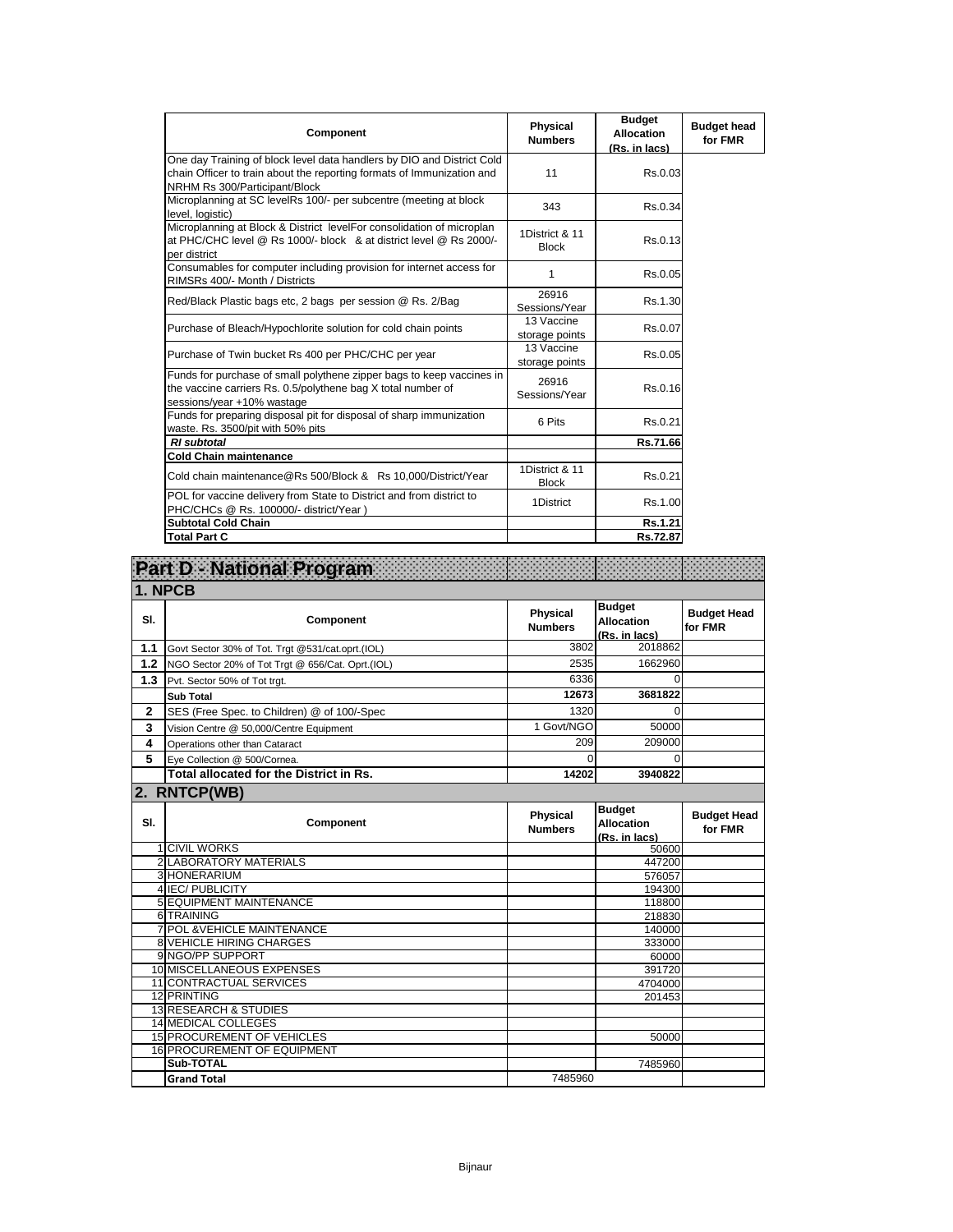|            | Component                                                                                                | Physical<br><b>Numbers</b>        | <b>Budget</b><br><b>Allocation</b><br>(Rs. in lacs) | <b>Budget head</b><br>for FMR |
|------------|----------------------------------------------------------------------------------------------------------|-----------------------------------|-----------------------------------------------------|-------------------------------|
| 3. NLEP    |                                                                                                          |                                   |                                                     |                               |
|            | <b>Activities</b>                                                                                        | <b>Physical Targets Financial</b> |                                                     |                               |
|            |                                                                                                          |                                   | <b>Allocation</b>                                   |                               |
|            | 1 Contractual Services- Driver                                                                           |                                   |                                                     |                               |
|            | Remuneration @ Rs. 7,000/= P.M.                                                                          | 0                                 | 0                                                   |                               |
|            | Sub total                                                                                                |                                   | 0                                                   |                               |
|            | 2 Office Maintenance                                                                                     |                                   |                                                     |                               |
|            | Telephone/Fax/Internet @ Rs. 15,000/= P.A.                                                               |                                   | 15000                                               |                               |
|            | Office Operation & Maintenance @ Rs. 18,000/= P.A.                                                       |                                   | 18000                                               |                               |
|            | Consum-ables Stationery @ Rs. 24,000 P.A.<br>Maintenance of Office Equipment & Furniture etc.            |                                   | 24000                                               |                               |
|            | Sub total                                                                                                |                                   | 15000<br>72000                                      |                               |
|            | 3 Mobility-                                                                                              |                                   |                                                     |                               |
|            | Vehicle operation / hiring of 1 Vehicle @ Rs 75000 P.A.                                                  |                                   | 75000                                               |                               |
|            | Sub total                                                                                                |                                   | 75000                                               |                               |
|            | 4 Training                                                                                               |                                   |                                                     |                               |
|            | 4 Days' Training of newly recruited Medical Officers @ Rs 28,000 per<br>batch of 30 trainees             | 3                                 | 2800                                                |                               |
|            | 3 Days' Training of newly recruited Health Workers @ Rs 24,000 per<br>batch of 30 trainees               | 0                                 | 0                                                   |                               |
|            | 2 Days' Refresher Training of Medical Officers @ Rs 16,000 per batch<br>of 30 trainees                   | 30                                |                                                     |                               |
|            | 2 Days' Refresher Training of Health Workers @ Rs 16,000 per batch<br>of 30 trainees                     | 60                                | 48000                                               |                               |
|            | Sub total                                                                                                |                                   | 50800                                               |                               |
|            | 5 Procurement                                                                                            |                                   |                                                     |                               |
|            | Supportive medicines and other items for patients @ Rs39 per patient<br>under treatment                  |                                   | 21600                                               |                               |
|            | Splints, Crutches, Items for Deformity Patients Rs. 15/= per patient<br>under treatment                  |                                   | 8500                                                |                               |
|            | Patient Welfare Rs. 26/= per patient under treatment                                                     |                                   | 14400                                               |                               |
|            | Printing of forms @ Rs. 39/= per patient under treatment                                                 |                                   | 21600                                               |                               |
|            | Sub total                                                                                                |                                   | 66100                                               |                               |
|            | 6 IEC Activities                                                                                         |                                   |                                                     |                               |
|            | Rallies @ Rs. 5,000/= each                                                                               | 2                                 | 10000                                               |                               |
|            | School Quiz @ Rs. 1000/= each                                                                            | 10                                | 10000                                               |                               |
|            | IPC workshops of ASHA @ Rs. 5000/= each<br>Health Mela in local festivals, Melas etc. @ Rs. 5,000/= each | $\overline{2}$                    | 10000                                               |                               |
|            | Sub total                                                                                                |                                   | 5000<br>35000                                       |                               |
|            | 7 Urban Leprosy Project                                                                                  |                                   |                                                     |                               |
|            | <b>Supportive Medicines</b>                                                                              |                                   |                                                     |                               |
|            | Monitoring & Supervision                                                                                 |                                   |                                                     |                               |
|            | MDT delivery & follow-up services                                                                        |                                   |                                                     |                               |
|            | Sub total                                                                                                |                                   | 0                                                   |                               |
|            | 8 Incentive to Ashas                                                                                     |                                   | 48200                                               |                               |
|            | 9 Review Meetings                                                                                        |                                   | 18000                                               |                               |
|            | 10 Disability Prevention & Medical Rehabilitation                                                        |                                   |                                                     |                               |
|            | Screening Camp for selection of RCS patients                                                             |                                   | 0                                                   |                               |
|            | Screening Camp - miscellaneous expenses                                                                  |                                   | υ                                                   |                               |
|            | Screening Camp- Self Care Kits & patient Welfare items                                                   |                                   | 0                                                   |                               |
|            | Sub total                                                                                                |                                   | 0                                                   |                               |
|            | 11 Cash Assistance                                                                                       |                                   |                                                     |                               |
|            | Cash assistance- POL for Vehicle                                                                         |                                   | 20000                                               |                               |
|            | Cash assistance- TA DA for Leprosy Staff                                                                 |                                   | 40000                                               |                               |
|            | Sub total<br><b>Grand Total</b>                                                                          |                                   | 60000<br>425100                                     |                               |
|            |                                                                                                          |                                   |                                                     |                               |
|            | 4. NVBDCP                                                                                                |                                   |                                                     |                               |
| Sl.<br>No. | <b>Activity Proposed</b>                                                                                 | Physical<br><b>Numbers</b>        | <b>Budget</b><br><b>Allocation</b> (Rs.<br>In lacs) | <b>Budget</b> head<br>for FMR |
|            | 1 DBS (Domestic Budgetary Support)                                                                       |                                   |                                                     |                               |
|            | 1.1 Malaria                                                                                              |                                   |                                                     |                               |
|            |                                                                                                          |                                   |                                                     |                               |
|            | Incentive to ASHA                                                                                        |                                   |                                                     |                               |
|            | Training                                                                                                 |                                   |                                                     |                               |
|            | Monitoring & Supervision                                                                                 |                                   | 45000                                               |                               |
|            | BCC/IEC Anti Malaria Month                                                                               |                                   | 30000                                               |                               |